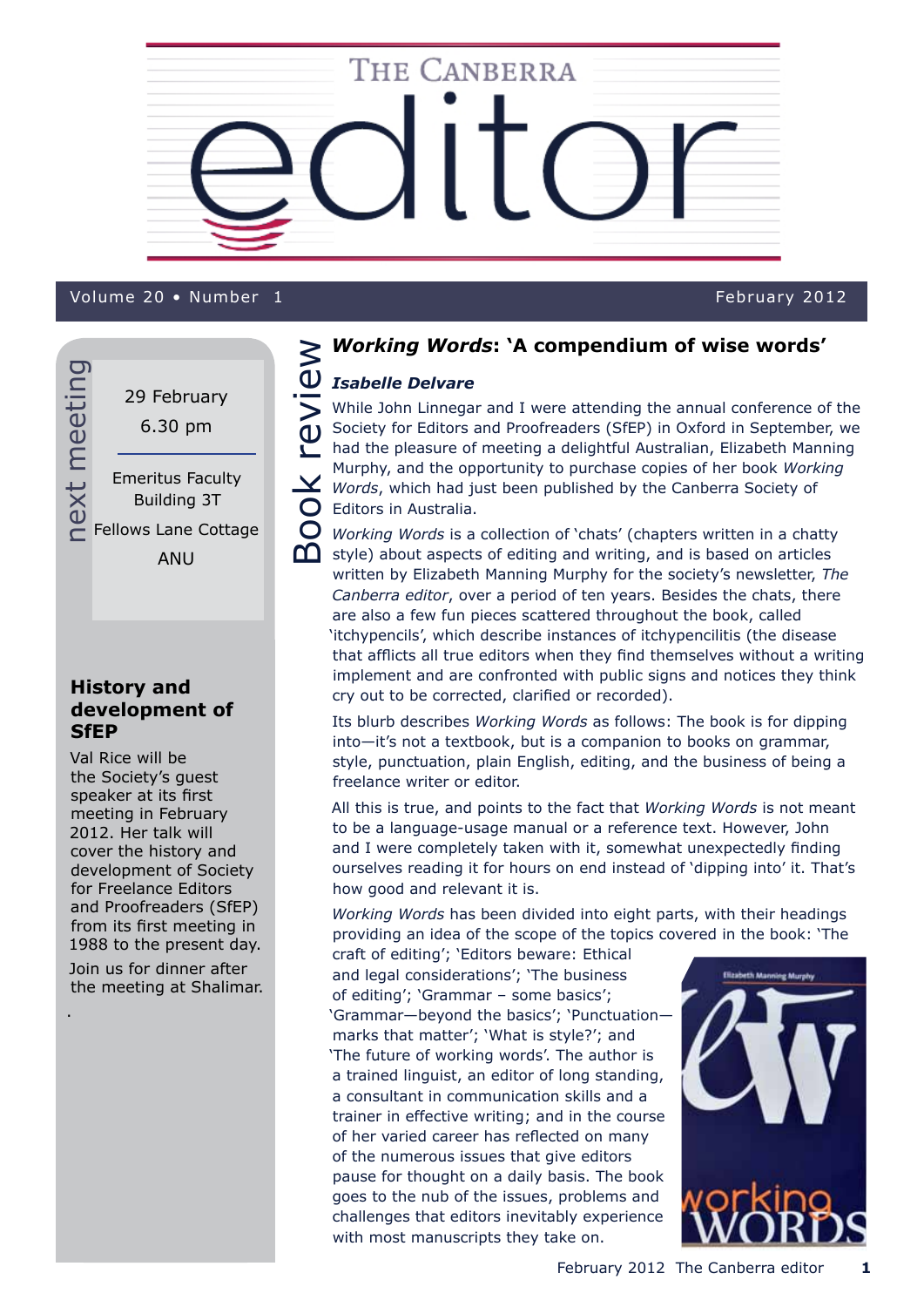Your committee**President** Gil Garcon 0414 701 470 6216 6572 (wk) gil.garcon@three.com.au

**Vice-president** Vacant

#### **Secretary**

Martin Holmes 0431 268 948 Martin.Holmes-Forte@bigpond. com

#### **Treasurer**

Tracy Harwood 0402 627 530 tracyharwood@grapevine.net. au

**Training coordinator** Vacant

#### **Membership secretary**

Margaret Millard margaret.millard@ozemail. com.au

#### **Newsletter**

Editor: Kerie Newell 0412 042 974 kerie.newell@bigpond.com.au Design: Hilary Cadman Proofreader: Megan Cope

#### **Meeting coordinator**

Ara Nalbandian yerevanarax7@hotmail.com

#### **IPEd delegate**

Cathy Nicholl 6259 2984 Cathy.Nicholl@atrax.com.au

#### **IPEd Accreditation**

**delegate** Ted Briggs 6161 4924 0407 018 433 tedbriggs@grapevine.com.au

#### **Committee members**

Helen Topor Emma Field Leanne Pattison

#### *Non-committee positions*

From the editor

rom

Щ

**Catering coordinator** Liz Phillips 0403 941 058 lizphillips@gmail.com

**Public officer** Vacant

**Web minder** Cathy Nicholl

According to Elizabeth Manning Murphy, many of the topics for the chats 'happened as a direct result of requests from working editors, would-be editors and people who didn't learn the whys and wherefores of English grammar at school'. Her approach to language usage is both authoritative and open to different ideas. As the author tells us, 'I am a descriptive linguist, not a prescriptive grammarian'. At the same time, this is not a case of 'anything goes'. Despite her flexible touch and egalitarian ways, the author consistently explains and clearly substantiates her views on the issues she raises.

This attitude applies equally well to all the other topics in the book. Again and again, one marvels at solid content accessibly expressed, at the work of someone who clearly loves to share and impart knowledge accumulated through long reflection and experience.

The tone is engaging, personal, practical and immediate, and the book acts as a friendly mentor that is always within one's reach. Elizabeth Manning Murphy has a crisp, fresh way with words. Each chapter sizzles with energy, and offers clear thinking, wisdom and good humour in large quantities.

Described slightly differently, this is a title that provides good cheer and encouragement on the path of an editor's life. *Working Words* is the kind of book that makes more experienced practitioners feel both affirmed and challenged. At the same time, I cannot think of a better buy for someone starting out on a career as an editor (especially as a freelance); it will make new editors feel grounded.

In summary, this is a book to be savoured, a steadfast companion not only to other books but also to its readers. You will find it useful to dip into, especially since it has a decent index. However, don't be surprised if you find yourself including it in your holiday or your fireside reading.

*Isabelle Delvare works as a writer, editor and a lecturer in publishing studies. She currently heads the Professional Editors' Group (PEG) in South Africa. This review was first published in the group's newsletter, PEGboard, in December 2011. http://www.editors.org.za/*

*Used with permission.*

Welcome to the first issue of The Canberra editor for 2012 and a belated happy New Year to all.

This year is the society's 40th anniversary and, despite some recent events, I am sure that 2012 will be celebrated in style. You  $\mathbf{C}$ will already be aware that we have lost our vice-president, training coordinator and the newsletter's typesetter. Fortunately, the email the sent to all members advertising these vacancies has provided the newsletter with a new graphic designer  $-$  a great relief for all.

The other positions are still open to all members and I would encourage anyone interested to apply.

Further bad news plagued the society in early February when we learned that our president, Gil Garcon, is not well. Gil's ill-health has distressed all committee members and those who know him. We hope that he has a speedy recovery.

In 2011 your newsletter lost several regular contributors. At the IPEd conference in September, the newsletter editors of all state societies met and agreed that we would share articles. So far, this has worked out quite well but it is not the same as having regular contributors who you know and can talk to on a regular basis.

So, in 2012, I am asking all members of the society to think about contributing to the newsletter. We have quite a few accredited editors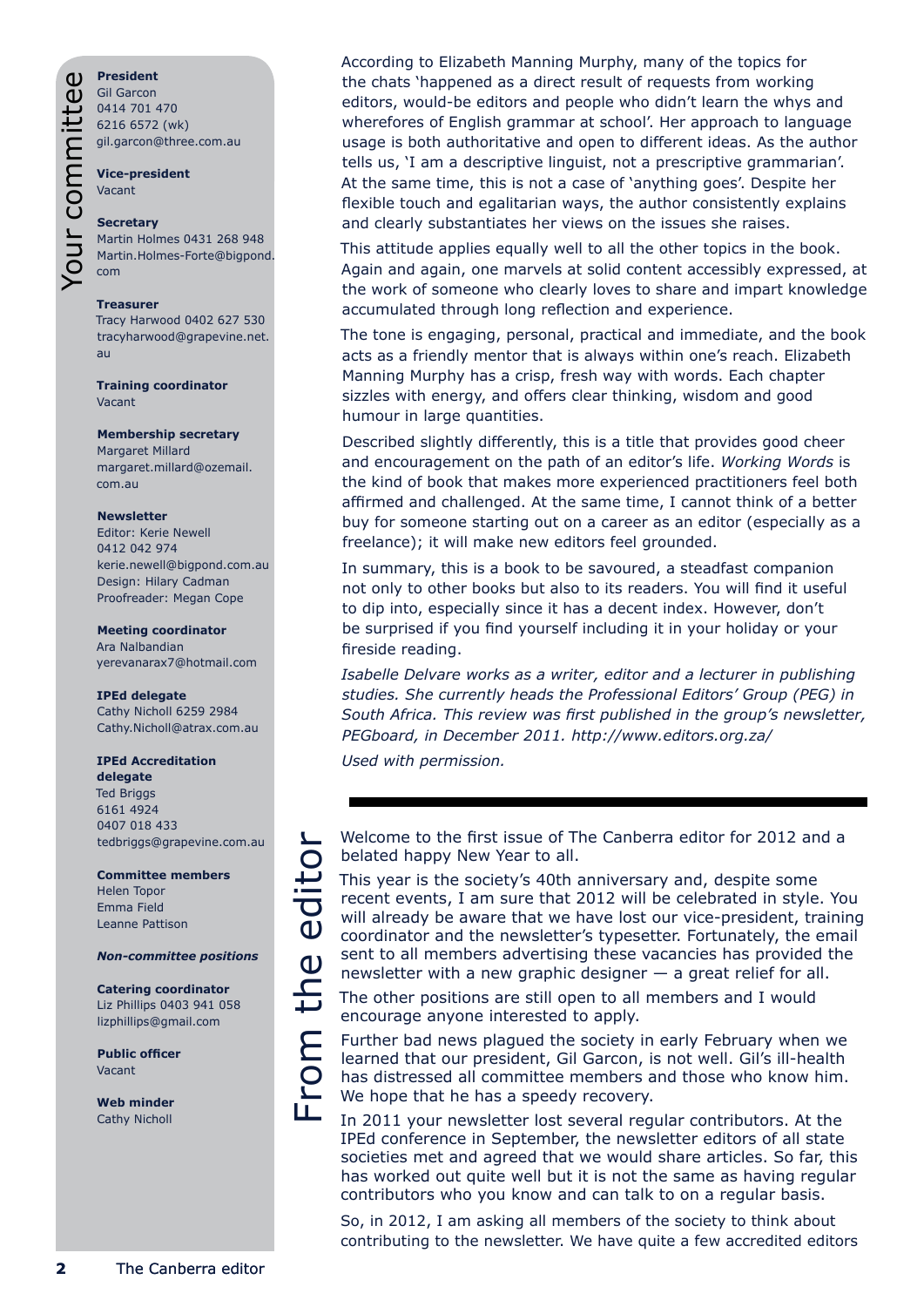now and it would be much appreciated if they would use their skills and contribute to the newsletter.

Hilary Cadman, our retiring designer, has written a monthly article about online applications and software she uses. It would be great if we could keep providing information about web publishing, online editing procedures and other technical areas. Web accessibility is one area of particular interest to me and all editors who work with government and I will be writing about it in the March issue.

The marketing of the society's first publication, *Working Words*, is progressing and I would like to thank Leanne Pattison for the enormous time and effort she has put in to contact people and establish distribution outlets. The book is being sold through Paperchain in Manuka, Readings in Melbourne and the University Co-op bookshops at the ANU and University of Canberra. It is also available online through Paperchain, Readings, Nielson and, of course, the CSE website.

This issue carries a glowing review of *Working Words* from South Africa and an interview with its author, Elizabeth Manning Murphy.

Until next month…

*Kerie Newell*

# **News from the Institute of Professional Editors Limited (www.iped-editors.org) November – December 2011**

#### *Ed Highley*

The IPEd Council met twice during the period covered by these notes, on 13 November and 11 December. Both meetings were by teleconference.

#### *New IPEd Accreditation Board Chair*

At its November meeting, council welcomed WA editor Carla Morris AE, a member of both that state's society and Victoria's, as the new AB Chair. The board is moving into high gear and planning for the next exam, scheduled for the second half of 2012. A call for exam assessors was put out to Accredited and Distinguished Editors during December. The board is also working on development of an onscreen version of the exam, to test whether such an exam is viable. If it is, 2013 is the target for its delivery and implementation.

#### *Revision of ASEP*

Workshops giving members the opportunity to contribute to the revision of the CASE/IPEd Australian Standards for Editing Practice will be held during February 2012 in the NSW, SA, Tasmania and WA societies. Queensland held its standards-revision workshop in early December, and the Canberra society discussed the revision at its regular October 2011 meeting but a date is yet to be set. Planning and implementation of the revision process are being managed on behalf of the council by Kerry Davies AE. Kerry, who is president of the Queensland society, will facilitate the forthcoming workshops, as she did the earlier workshop of her own society.

#### *Communication matters*

At its December meeting, council recorded, with regret, the resignation, due to work pressures, of Rowena Austin AE as Communication Committee (CommComm) Convenor. Rowena has long been a guiding light in IPEd's communication plans and activities, and council will miss her guidance and experience on matters of promotion and advocacy.

Also at the December meeting, council endorsed a new policy covering communication and information dissemination in the institute. The policy promotes the free flow of information between all stakeholders in IPEd and full transparency in IPEd's work on behalf of its members and the wider profession. The policy is on the website.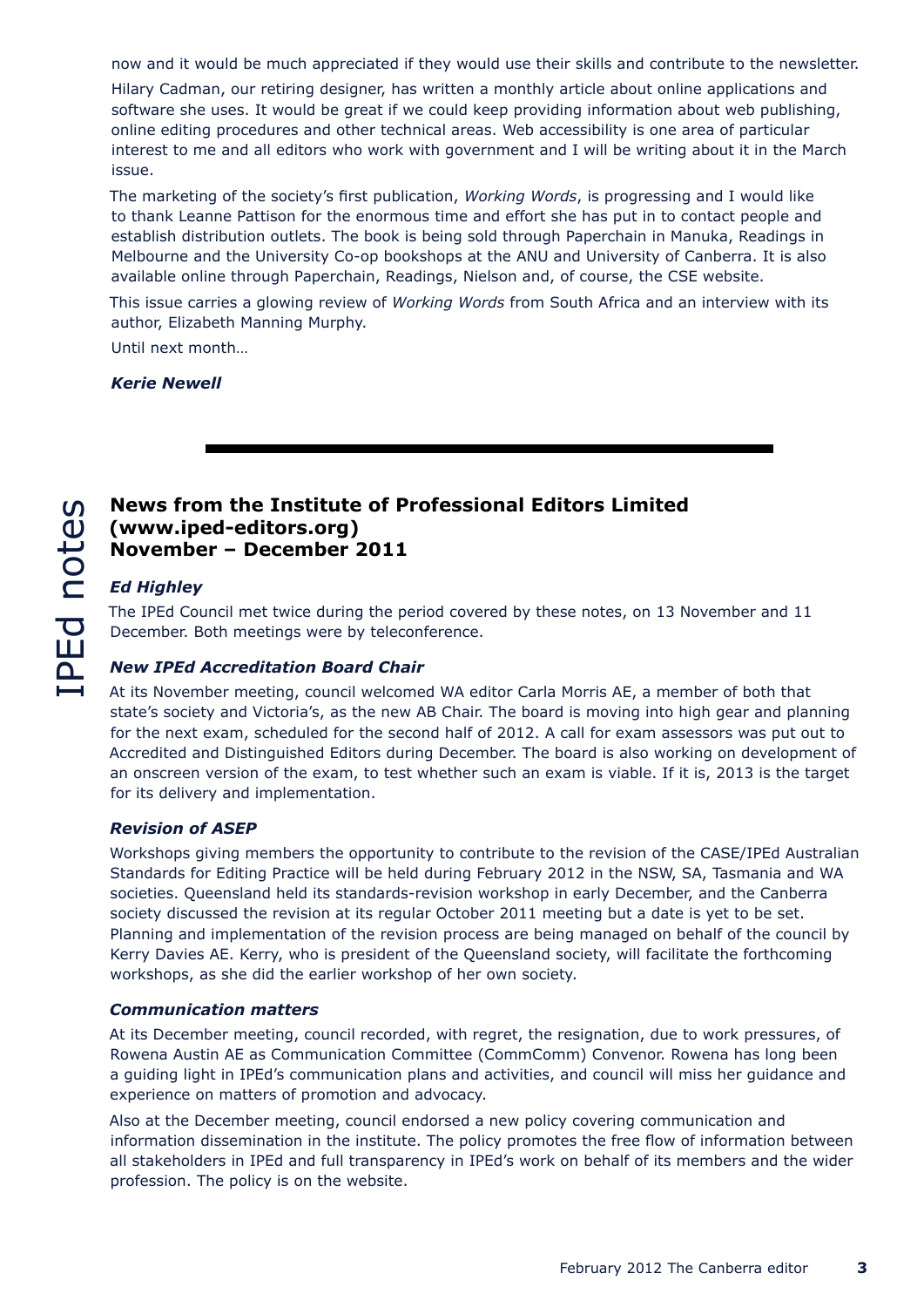#### *The IPEd Prize*

To support and foster research in editing and publishing, as part of its broader mission to enhance the profession of editing, IPEd has established an annual 'IPEd Prize' for an essay on editing or publishing. Entry will be open to students enrolled in postgraduate tertiary education courses in editing and publishing. The author of the winning essay will receive \$250, and their essay will be published on the IPEd website, where more details about the award can be found.

#### *IPEd web minder*

Following a call for volunteers from the societies, the IPEd Council is pleased to announce that Paul Bugeja, a member of the Victorian society, has accepted the position. Paul's day-to-day work is currently as a digital editor with a sports betting agency, managing a pool of writers across a multitude of sports. He has tertiary qualifications in screenwriting, professional writing and editing, copywriting, dramatic art and arts/commerce, and noted in his offer to IPEd that he 'would love the opportunity to help out an organisation I clearly support'. Welcome aboard Paul.

#### *Training and professional development*

Victoria's Rosemary Noble AE and Susan Wales AE have updated the compilation of training activities undertaken by all the societies over the past three years. It's an impressive list and contains many items that, all circumstances permitting, IPEd, through its 'transportable training' scheme, would be pleased to support re-running in societies including those in which they were first held. On the IPEd website you can find out what's on offer.

#### *Barbara Ramsden Award 2011*

During December–January, IPEd-appointed judges Rosemary Luke AE and Rosemary Noble AE will be assessing publishers' entries for this year's Barbara Ramsden Award for excellence in editing. The award, sponsored by IPEd, is made in recognition of the synergy between author and editor that is essential to produce a high-quality publication. More details will be put on the website as they come to hand.

#### *Reciprocal membership of UK society*

Negotiations are in progress to recognise IPEd Accredited Editor status as a substantive part of the requirements for advanced status membership of the UK Society of Editors and Proofreaders (www. sfep.org.uk). More details next issue.

*All the best for 2012 … Ed Highley*

# **An interview with Elizabeth Manning Murphy, DE**

#### *Megan Cope*

Elizabeth Manning Murphy's latest book, *Working Words*, has been ten years in the making, according to the author, although it was only in the last couple of years that she decided to put it together as a collection.

Recently, I interviewed Elizabeth—fellow member of the Canberra Society of Editors—about her book, to learn more about the processes behind writing a book like this.

One thing which stands out is the style it is written in. While many similar books can sound preachy, 'chats' are the perfect name for the sections of *Working Words*. Elizabeth said that she deliberately set out to write the book this way to avoid sounding 'threatening' or 'dictatorial'. She wanted it to sound 'friendly'. All her books have been written this way because it is the style that works best for her readers.

*Working Words* is aimed at a wide audience—it is not only for editors, but for anyone interested in editing, writing and words in general. 'The whole idea is that, no matter who you are, if the words don't work, the document doesn't work,' Elizabeth said.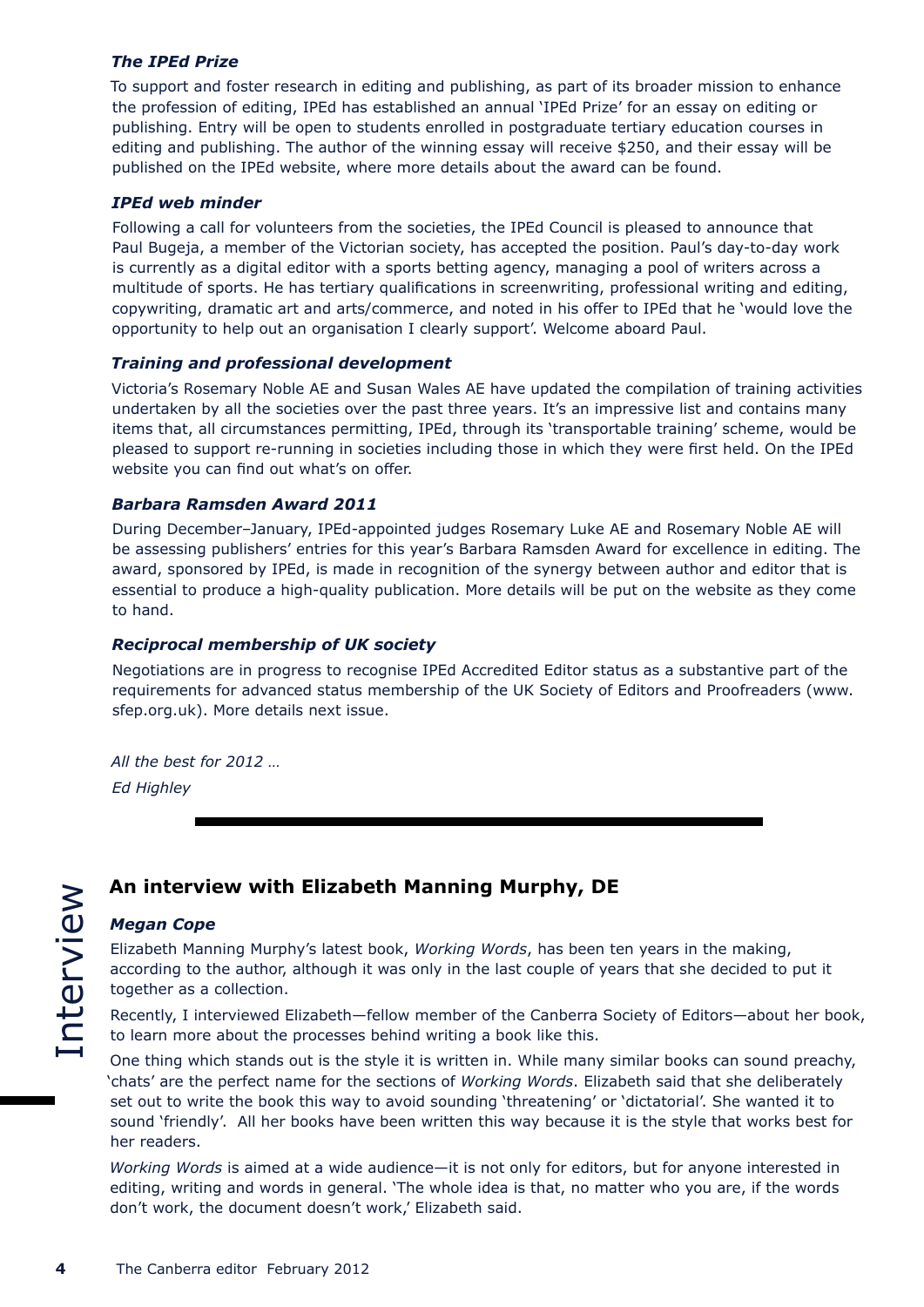In particular, editors need to make words work, 'whether one's own or someone else's'. The book also helps to remove the 'mystique' of the editing career; mystique not on the part of the editor but of clients not knowing what kind of edit is required, and not knowing what is involved in editing. She said the editing profession could make itself more accessible to the public and is beginning to do so through the Institute of Professional Editors in Australia and other bodies.

Elizabeth also said that editing was only part of the story. The other aspect of making words work was helping a lot of people who did not do English grammar in school and now find themselves in middle management and expected to help others get their start. When they are asked grammarrelated questions, they often 'have a gut feeling, but cannot explain what is wrong', she said. The book is also intended to assist these people, as it explains some of the common, tricky aspects of grammar in words that 'everyone can understand'.

Of course, a project like this requires the input of other people. Elizabeth singled out editor Ara Nalbandian for his skilful grouping of the original articles and Carina Manning for her design and layout of the book. She called it a 'joint effort' by a number of people. She said that she was very happy with how the project had turned out, and is keen for it to benefit the Canberra Society of Editors as its first foray into book publishing.

# **Saving time with PhraseExpress**

#### *Hilary Cadman*

I recently joined the Editorial Freelancers Association (www.the-efa.org). Based in the United States, the EFA has a broad membership that includes editors, writers, indexers, proofreaders, researchers, designers and translators. Like the Canberra Society of Editors, the EFA has an online freelancer directory, a newsletter and a discussion list. And it also has a job-listing service.

A chance comment on the EFA discussion list led me to PhraseExpress (www.phraseexpress.com), an excellent little program for Windows that can correct typos and complete particular phrases. The program is much like the 'autocorrect' function in MS Word, but has the advantage of working across all applications—Word, Excel, Outlook, Thunderbird, Wordpress, and so on. It's also very user friendly.

I use PhraseExpress to save time when typing words or phrases that I use often. For example, when I type the letters 'hx', the word 'Hilary' magically appears on the screen (very useful, as I frequently misspell my name when signing off on emails). Other 'snippets' that I have set up in PhraseExpress include:

- y hivx' for 'human immunodeficiency virus' or 'human immunodeficiency virus (HIV)'—a single abbreviation can be used for multiple phrases, and the program shows a pop-up menu from which to choose the desired phrase
- 'faox' for 'Food and Agriculture Organization of the United Nations'
- 'plsx' with 'Please check rewrite, original unclear' (a phrase I use often when writing comments to authors).

I put an 'x' at the end of all my snippets, so that I can easily remember them, but in the testimonials on the website, one user says, 'Because I can't remember the short cuts I use I have lots of alternatives and away we go'. He also notes, 'It is so easy to add phrases. I haven't worked out how or even if it matters where my phrases are stored but the program just sorts it out. Well done'.

Having used the program for a couple of months, I would certainly recommend PhraseExpress. The program is free for personal use. For those wishing to use the program in their work, the cost is about US\$50 for the standard version and US\$140 for the professional version.

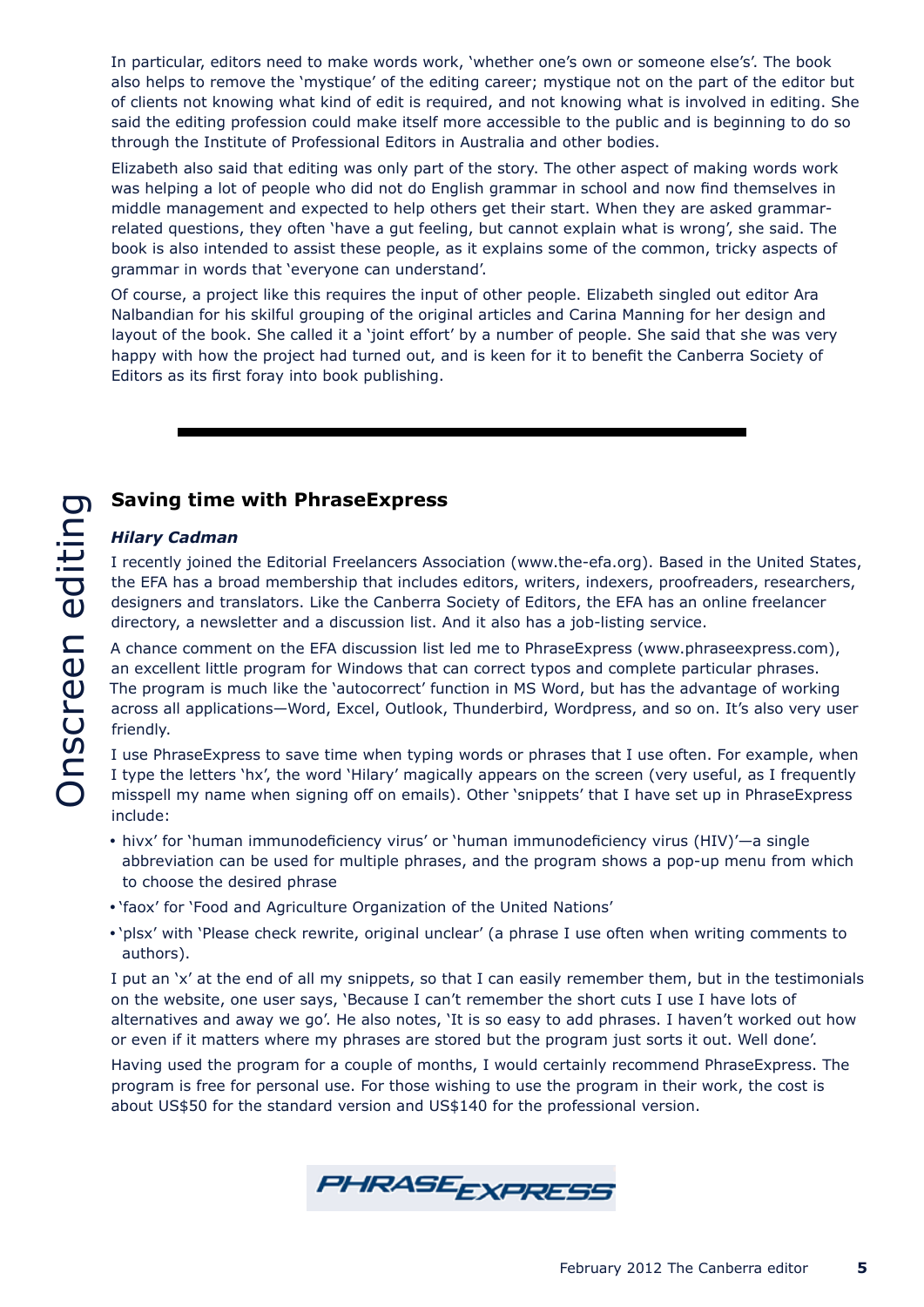# **Biotext writing and editing courses 2012**

Biotext is offering their highly acclaimed *Successful science writing and editing* course in Melbourne, Canberra and Brisbane in 2012 (for more information, see the courses section of the Biotext website at www.biotext.com.au).

**Registration:** Positions are limited, so please register your interest soon.

Melbourne: 3 July; Canberra: 5 July; Brisbane: 7 August

We are also offering our *Publication management* course (for anyone putting together an annual report or other large publication), in Canberra: 19 April.

Contact: If you have any questions about the Biotext courses or would like a quote for workplace training, please contact Kylie Evans on 02 6282 2280 or email kylie.evans@biotext.com.au.

# **Where does XML fit in?** Digital publishing Digital publishing

*Digital publishing in Australia has taken off since the launch of the iPad, but what does this publishing technology do, and how does it compare to the current production tools of word processors, desktop publishing and graphic design software? Dave Gardiner explores the concepts of structured authoring to put XML into context and will continue with digital publishing in further issues of this newsletter*

#### *Introduction*

Digital publishing is a term to describe the production workflow that is used to create different ebook formats for various computer platforms (e.g. PCs, laptops, ebook readers, tablets and smartphones). The term 'digital publishing' is currently gaining more popular use in the literature about publishing than another term used widely over the past decade or so, which is 'single-source publishing'. Digital publishing and single-source publishing are synonymous terms that cover the same type of workflow: that a document (or more generically, 'digital content') is stored in only one format, and that different output documents can be produced from that one source for print and electronic formats (Mackenzie 2011, p. 92). Some output document formats include PDF, epub, HTML web pages, RTF and 'help' documents (this last term covers documents produced using 'help authoring tools' and includes WebHelp and wiki pages, which technical communicators produce when writing user documentation for software).

#### *Authoring formats*

Digital publishing can be categorised into two types of production, depending on how digital content (i.e. text, graphics, tabular data, metadata) is stored—'unstructured authoring' and 'structured authoring'. Authoring, in the context of digital publishing, refers to the entire production process from writing right through to deriving final documents.

Unstructured authoring is the environment in which authors, editors and publishers currently work. Documents are written, stored, designed and produced with an emphasis on page-based visual formatting—known as 'what you see is what you get' (WYSIWYG). Word processing software is used first in the publishing workflow to create textual content, then graphics packages are used separately to create and format images, figures and charts. Desktop publishing packages, such as Adobe InDesign, help to refine the visual aspect of document design before final documents are produced such as PDF. In an unstructured workflow, the storage format of the content changes as a document moves from one stage to the next, and from one document format to the next; each step in the production forces users to change to a different storage format, thus 'going backwards' in the extra time it takes to convert between formats (and in reformatting pages and redesigning text styles) before moving forward again towards a final design. And if you need to also create web pages, then even more time is taken to convert content into HTML format and to redesign styles in yet other formats.

Structured authoring, on the other hand, is the emerging main type of workflow for digital publishing, and is based on content stored in various XML formats. XML is a text-based formatting language (in the same way that HTML for web pages is also text-based). It involves a completely different way of storing and producing documents because it uses a structured, logical approach to add meaning to content (by using 'tags'), and ensures that relationships between different types of content are specifically defined and rigidly maintained. Publishing content in a structured format is referred to as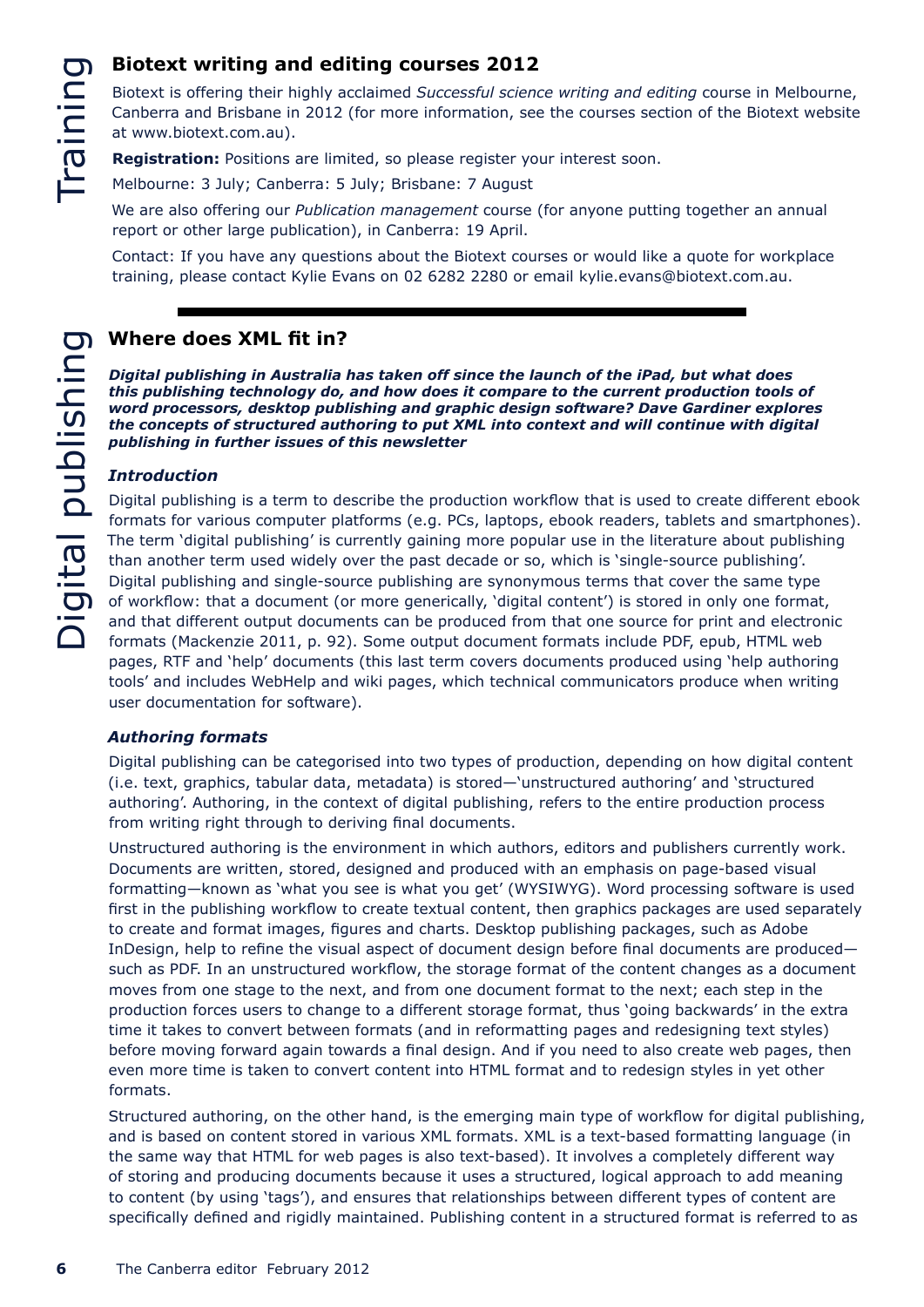a 'what you see is what you mean' (WYSIWYM) production environment because the emphasis is on adding meaning to content, rather than focusing on visual design.

XML enforces a publishing environment where content starts out in a non-visual text format. Structured authoring is true single-source publishing because all content is stored in one XML format right at the start of production. XSLT stylesheets (XSLT is a variation of XML) are used to convert that one source to multiple output documents (e.g. PDF, epub, web pages); unlike word processing, there is no change in text formats when moving through the editing and typesetting stages because most of the production is done using one software package (an XML editor).

> Read the rest of this article at http://tinyurl. com/6osbon8. Got a question? Post it at http://tinyurl.com/7yqk4q8.

#### *Reference*

Mackenzie, J (2011) *The editor's companion*, 2nd ed. Cambridge University Press, Port Melbourne.

# **Did you know the editing standards are under review?**

#### *Cathy Nicholl*

In our November newsletter, we described the outcomes of a discussion about how the Australian Standards for Editing Practice (ASEP) might change. In our discussions, we looked at:

- the structure, and how much change we thought would be appropriate (or not)
- whether we should move from a knowledge approach to a skills approach
- whether we preferred the use of more active language (we all supported this)
- how skills around new technology should be incorporated.

You can read the article in more detail online at http://www.editorscanberra.org/november2011/.

#### *Where to from here?*

As you have probably realised, some many important issues were not dealt with, partly due to the amount of time we had. An hour or so was simply not long enough. Other questions that need discussion are:

- What is the purpose of the standards? Compared with the original ASEP, the draft has more emphasis on its use by employers, educational institutions and accrediting bodies to assess skills of editors. Is this something you support?
- Should the draft revert to the existing format and structure (of ASEP) with minimal rewording and simply incorporating any new information identified through this process?
- Do we need to hold a workshop to work through some of these issues in more detail?

The feedback I have had in emails and the poor attendance at the meeting suggests that most Canberra editors are generally comfortable with the draft. There are comments about some details, which will be incorporated into our response to IPEd. Participants at the October meeting were asked to go through the draft and the current ASEP, and email comments back to me at <cathy.nicoll@ atrax.net.au>. I would also value comments from other members.

You can still comment if you want to, but you will need to do so quickly.

The next step is for IPEd to compile the responses and prepare another draft for endorsement by the state and territory societies.